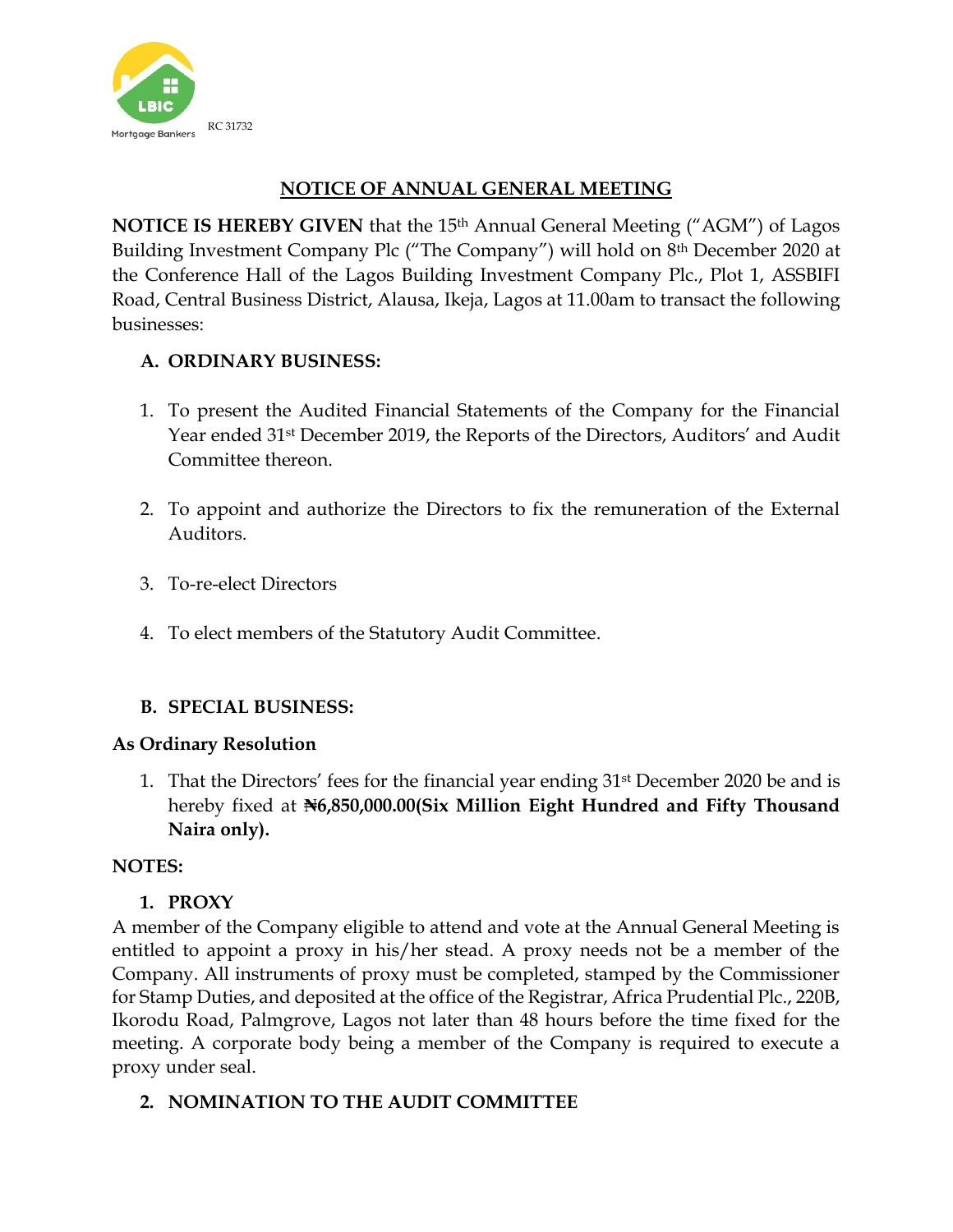

In accordance with Section 359(5) of the Companies & Allied Matters Act, Cap C20 Laws of the Federation of Nigeria 2004, any member may nominate a shareholder as a member of the Audit Committee by giving notice in writing of such nomination to the Company Secretary at least 21 days before the Annual General Meeting. The Security and Exchange Commission's Code of Corporate Governance for Public Companies stipulates that members of the Audit Committee must have basic financial literacy and at least one member of the committee should be knowledgeable in accounting or financial management. Thus, a detailed Curriculum Vitae confirming the nominee's qualification should be submitted with each nomination.

## 3. **CLOSURE OF REGISTER**

Notice is hereby given that the Register of Members and Transfer Books of the Company will be closed from 30<sup>th</sup> November 2020 to 4<sup>th</sup> December 2020 (both dates inclusive) to enable the Registrars prepare an up to date Register of Shareholders for the meeting.

## **4. ELECTRONIC ANNUAL REPORT**

The electronic version of the Annual Report will be made available online for members and the general public to view and download from our website [www.lbicplc.com.](http://www.lbicplc.com/) Shareholders who have also provided their email addresses will receive the electronic version of the Annual Report via email.

### 5. **DECLARATION OF SHAREHOLDERS' RIGHT**

Shareholders have the right to make relevant enquiries in connection with investment or the status of the company in general. Shareholders have the right to make their enquiries during the Annual General Meeting. Shareholders may also send their written enquiry via the Company Secretariat at least five (5) business day before the date of the Annual General Meeting.

### 6. **RE-ELECTION OF DIRECTORS**

In accordance with the Company's Article of Association and S259(1) and (2) of the Companies and Allied Matters Act 1990, Mr Femi Adewole will retire by rotation and being eligible, will be offering himself for re-election. His profile and details of attendance of Board and Committee meetings are contained in the Corporate Governance Report and Report of Directors.

### 7. **WEBSITE**